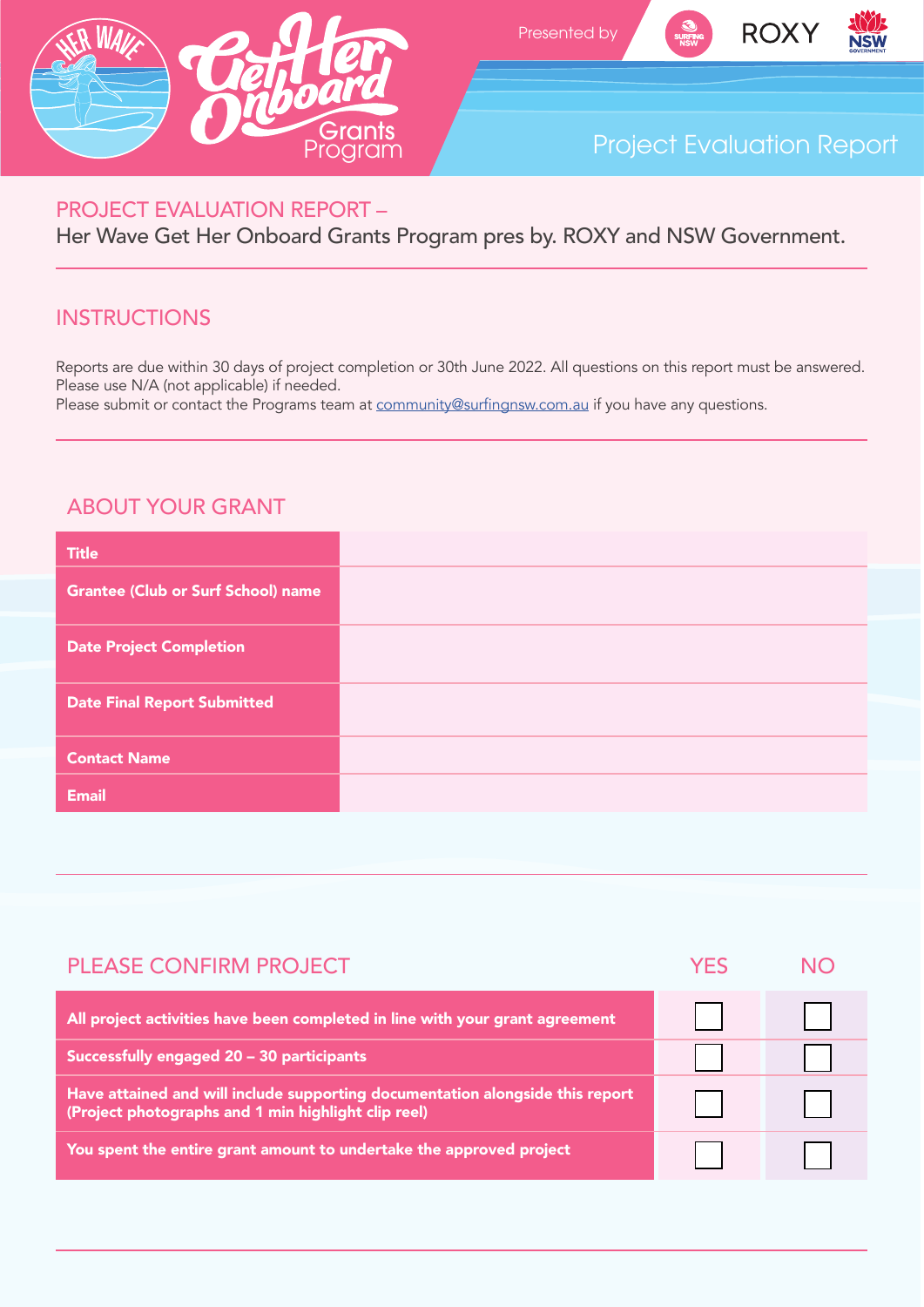





# **Project Evaluation Report**

#### **PROJECT EVALUATION**

#### **Project Information**

- 
- 

### **Project Outcomes**

3. Please summarise the impact of your project in 150-200 words for sharing with others through our publications and other online avenues.

4. Please provide 3 testimonials from your participants:

### **Participation:**

5. List the number of new females who registered and benefited from your project.

6. List the number of females engaged in your project who have converted into Club members or repeat customers at Surf School (no answer is right or wrong).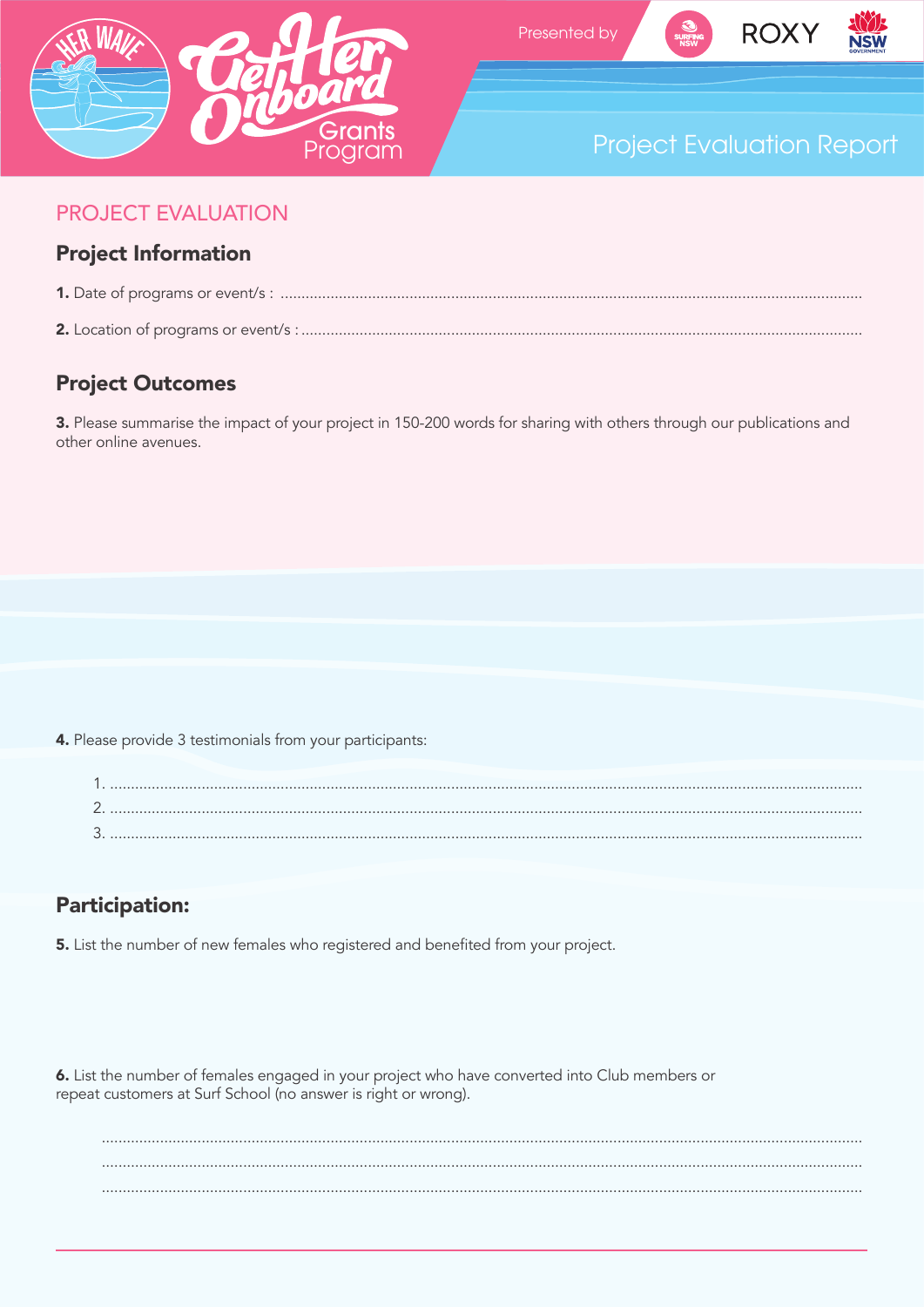







### PROJECT EVALUATION

### Social:

7. Can you describe or share any stories of some of the social outcomes of your project.e.g. empowerment, social connection, new friendships.

### Leadership:

8. Did you uncover any other aspiring leaders through project delivery?

Yes / No - If yes, who can we acknowledge and what are their contact details?

....................................................................................................................................................................................... .......................................................................................................................................................................................

## Marketing and promotions

9. If you boosted your marketing campaigns on Instagram or facebook, can you please attach your screenshot analytics so we can asses the reach of your project.

## Future sustainability of project

10. Will this project continue in the future? If you answered yes, how will the project continue? If you answered no, why would it not continue?